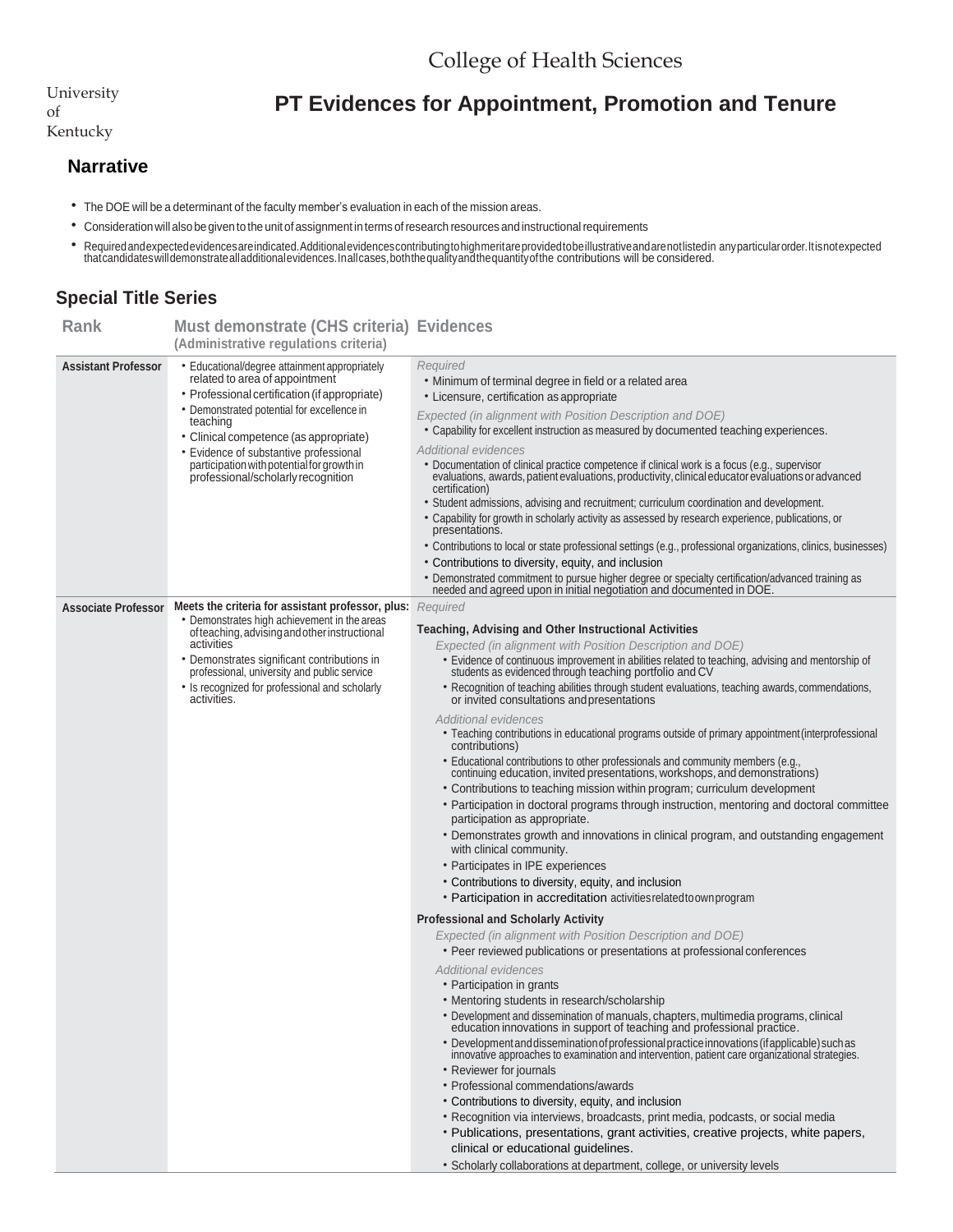| • Participation in accreditation activities related to own program or to the profession (e.g.,<br>accreditation site visitor, appointment to review of accreditation standards, or self-study reviewer)                                                                                                                                                                                                                        |
|--------------------------------------------------------------------------------------------------------------------------------------------------------------------------------------------------------------------------------------------------------------------------------------------------------------------------------------------------------------------------------------------------------------------------------|
| <b>Service</b>                                                                                                                                                                                                                                                                                                                                                                                                                 |
| Expected (in alignment with Position Description and DOE)<br>• Participation in Department/College committees, task forces, governance bodies<br>• Participation in community activities related to professional expertise and the University mission.<br>• Contributions to relevant state, regional or national professional organizations.<br>Additional evidences<br>• Contributions to diversity, equity, and inclusivity |